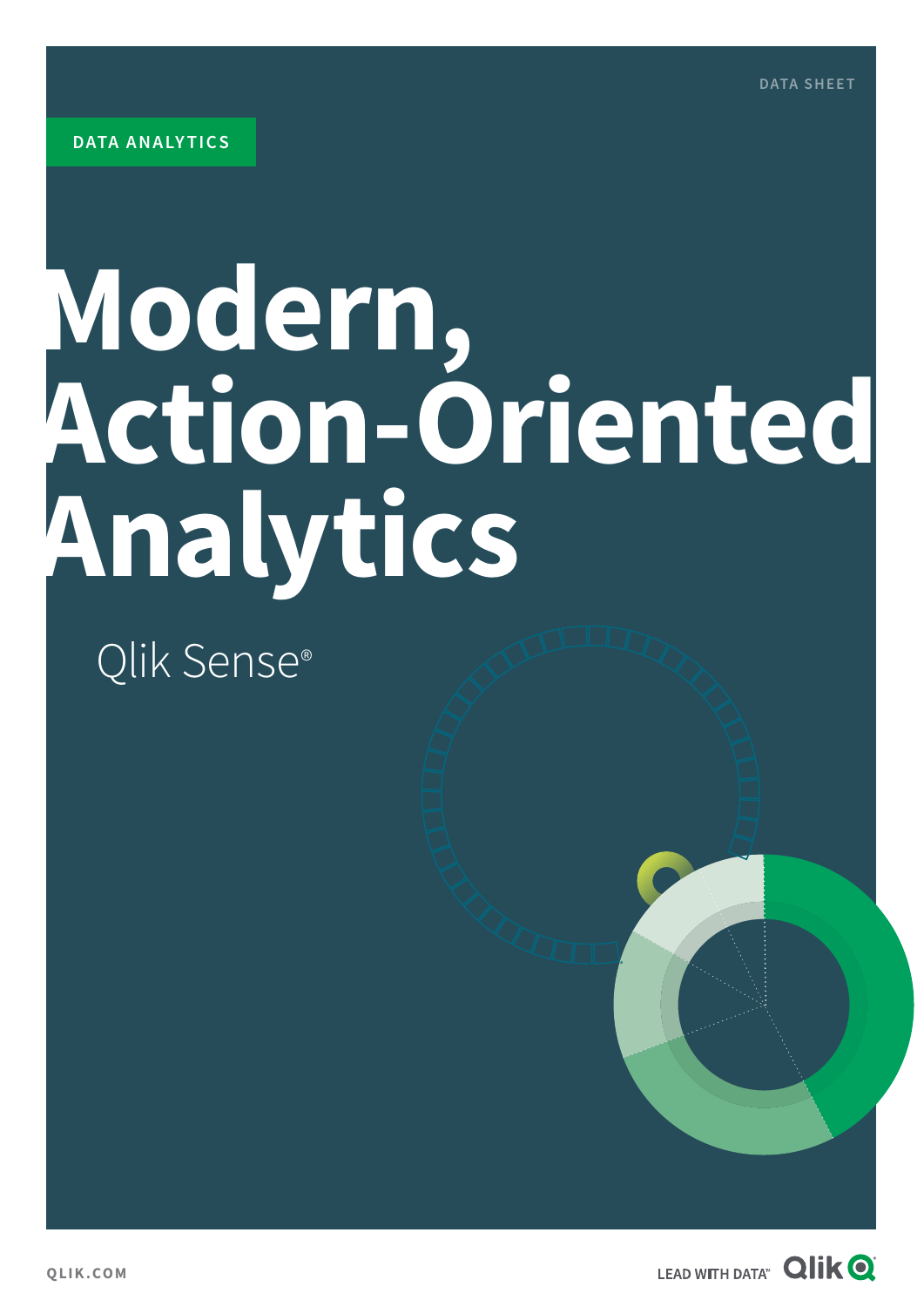#### **INTRODUCTION**



Qlik Sense is the leading cloud analytics platform that empowers people of all skill levels to make data-driven decisions and take action.

Built on our unique Associative Analytics Engine, Qlik Sense offers industry-leading augmented analytics capabilities for the full range of users and use cases — from visualization and dashboards to natural language analytics, custom and embedded analytics, mobile analytics, reporting and alerting. It augments and enhances human intuition with AI (artificial intelligence) powered insights, and helps people move from passive to active analytics for real-time collaboration and action. And you get unmatched calculation performance, robust data integration, application automation, and the convenience of SaaS with hybrid multi-cloud capabilities for the most demanding enterprises.

Qlik Sense was built to deliver broad value for everyone in your organization. Our purpose-built analytics engine delivers unmatched analytical power, driving world-class visualization and discovery, augmented analytics, and action-oriented capabilities beyond the dashboard. Insight Advisor is your intelligent assistant that delivers AI-powered insight generation, natural language interaction, and advanced analytics that broaden insight and access for all types of users. Move from passive to active analytics with intelligent alerting, fully interactive mobility, embedded analytics, and collaboration capabilities that promote timely action. And for the enterprise, you get a high-performance SaaS and hybrid multi-cloud platform with open and standard APIs, powerful data integration and connectivity, application automation, and best-in-class management and governance.

With Qlik Sense, people can truly unleash their intuition. Our one-of-a-kind associative engine provides unmatched capabilities for combining data, exploring information, and delivering speed-of-thought calculation. It indexes all the associations in your data, and exposes both related and unrelated values as you click, revealing hidden insights that would be missed by query-based tools. It keeps all analytics in context together based on your selections, and performs calculations as fast as you can think, scaling to high numbers of users and large, complex data sets.

Qlik Sense empowers everyone on your team to fully realize the power of their data and make the best decisions that help you capture the business moments that transform your organization.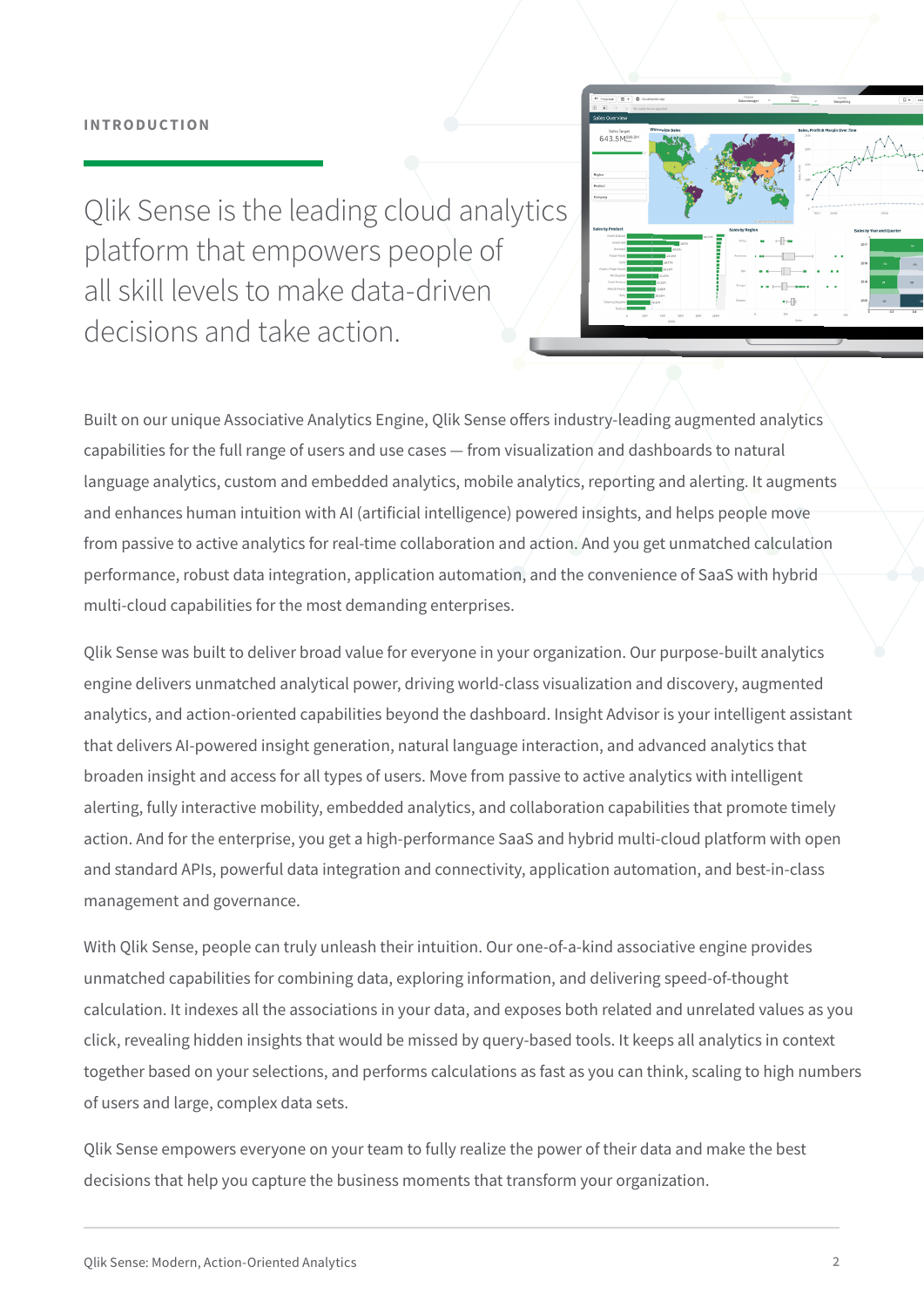## Purpose-Built for Analytics

Qlik Sense delivers a unique and powerful analytics experience for everyone, in all areas of your business. It is designed to promote human intuition and data literacy for users of all skill levels, allowing people to easily explore information and quickly gain trusted insights to take action and solve problems – from the simple ones to the most complex.

#### **Associative Exploration**

User exploration in Qlik Sense is unmatched. Users can freely ask questions using simple interactive selections and search. Our engine instantly responds with answers after each click, recalculating all analytics to the new context and highlighting both associated and unrelated data through easy-to-understand color cues. No boundaries. No restrictions. Your people are empowered to follow their own paths to discovery, uncovering blind spots that would be overlooked with query-based tools.

In addition, Smart Search provides an intelligent navigation experience unlike any other analytics solution. Search across your entire application and data set to refine context and make discoveries. Qlik Sense not only reveals individual matches, but also the possible combinations in your data, allowing you to apply multiple selections directly through search.

#### **THE ASSOCIATIVE DIFFERENCE®**

Relational databases and SQL are rigid structures designed in the 1980s for transactional systems, not modern analytics. Analytics tools that rely on query-based approaches struggle to combine data sources, support interactive user exploration, and retain performance and flexibility at scale.

With unique associative technology, our purpose-built analytics engine enables users of all skill levels to explore their data freely without limitations. It brings together unlimited combinations of data, achieving a "many-to-many full outer join" without leaving any data behind. It offers unprecedented freedom of exploration through interactive selections and search, instantly recalculating all analytics and revealing data relationships as you click. By keeping all visualizations in context together and retaining both associated and unrelated data values, our engine helps you discover hidden insights that querybased tools would simply miss.

Our engine calculates analytics as fast as you can think, using a full set of record-level data, scaling to massive data volumes and large numbers of users. This unique engine technology is our primary advantage, with more than 20 years of innovation and investment.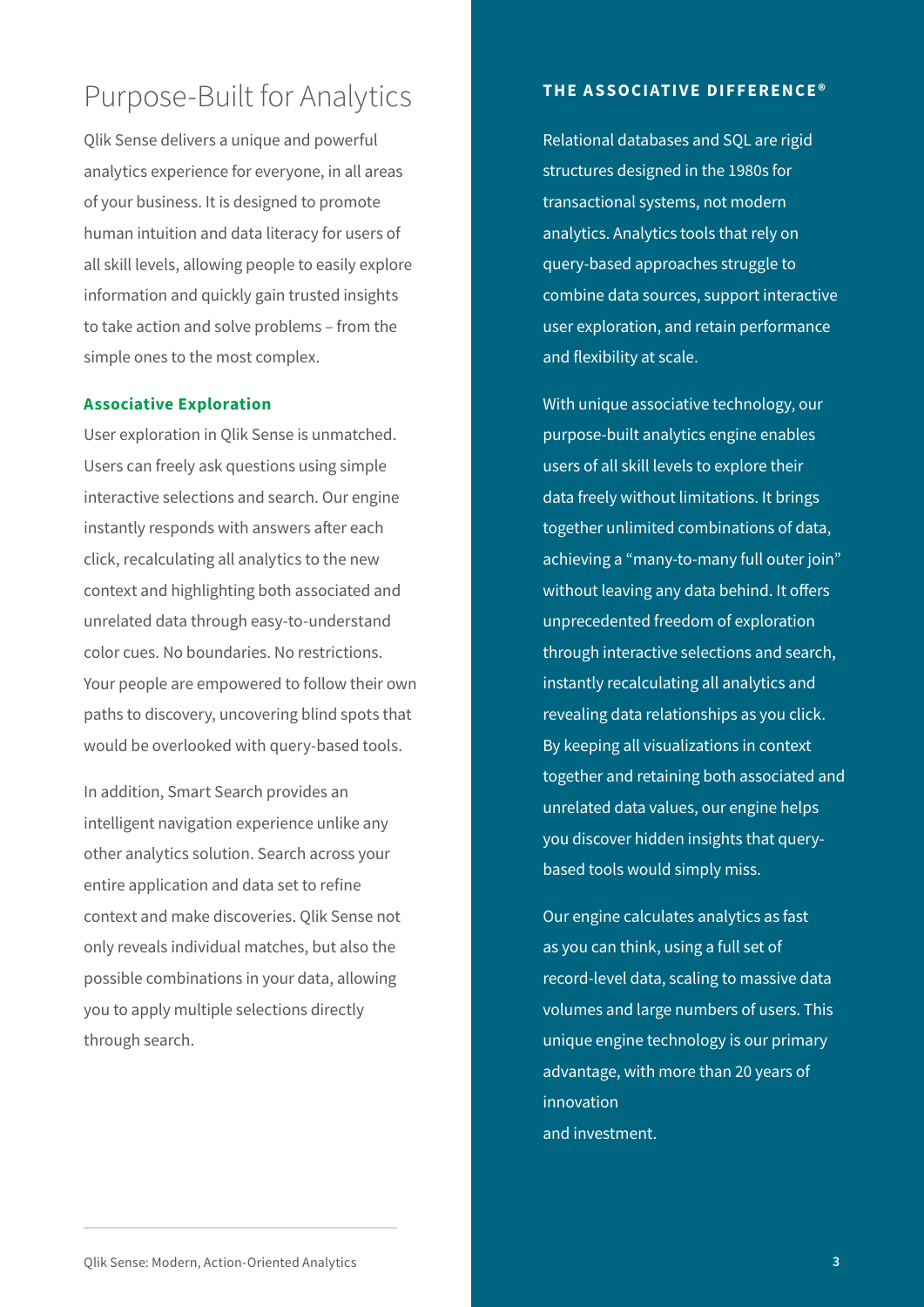#### **Data Discovery**

Best-in-class visualization and discovery is always at your fingertips. The creation and exploration process is simplified for users with the assistance of Insight Advisor. Data sources can be easily connected together with data profiling and combination suggestions. Charts are created through natural language or simple drag-anddrop, with chart assistance that suggests the right types of visualizations based on the data being used. Over 30 smart, fully responsive visualizations provide a beautiful experience and feature innovative techniques to summarize data shape, highlight patterns and hotspots, and pinpoint outliers. Geospatial analysis and mapping, based on Qlik GeoAnalytics® technology provides advanced geographic visualization and calculation. And with our unique analytics engine, Qlik offers the most flexible and interactive dashboards on the market, supporting free-form exploration and search not possible with querybased tools.

Qlik Sense provides a complete set of data preparation and integration capabilities, including graphical data preparation and robust ETL scripting, allowing users to work with nearly limitless combinations of data. We offer an enterprise data catalog for easy access to governed data sources,

a broad set of connectors to on-premises and cloud-based sources, and direct query capabilities to compliment in-memory analysis.

#### **Content Delivery**

With Qlik Sense, you can support all your information delivery needs, providing reports on a scheduled or routine basis in addition to interactive analytics. Self-service reporting in Qlik Sense allows users to subscribe to entire sheets and individual analytics for scheduled .PDF delivery on a routine basis. Users can make selections, and that context will be applied when reports are created. They will receive emails with PDF reports and links to Qlik Sense, taking them back to live analytics with selections applied. Selfservice reporting provides an easy way for users to subscribe to content, including entire sheets and individual analytics, for routine delivery of updates. Chart monitoring is also available in the hub and mobile app, for fast updates on key analytics. And users can manually print and export data, analytics, and stories to PDF, Microsoft PowerPoint and Excel for easy sharing.

With Qlik NPrinting®, Qlik Sense supports enterprise report distribution, enabling your organization to create, manage and deliver Microsoft Office and pixel perfect reports. Reports can be created in popular document formats, using data and analytics from Qlik Sense apps, and can be distributed through multiple channels including web, email, and a self-service portal. Qlik Sense allows organizations to handle their enterprise reporting needs securely and at scale, delivering high quality reports in multiple formats using a single modern analytics platform, eliminating the need to support legacy reporting and BI environments.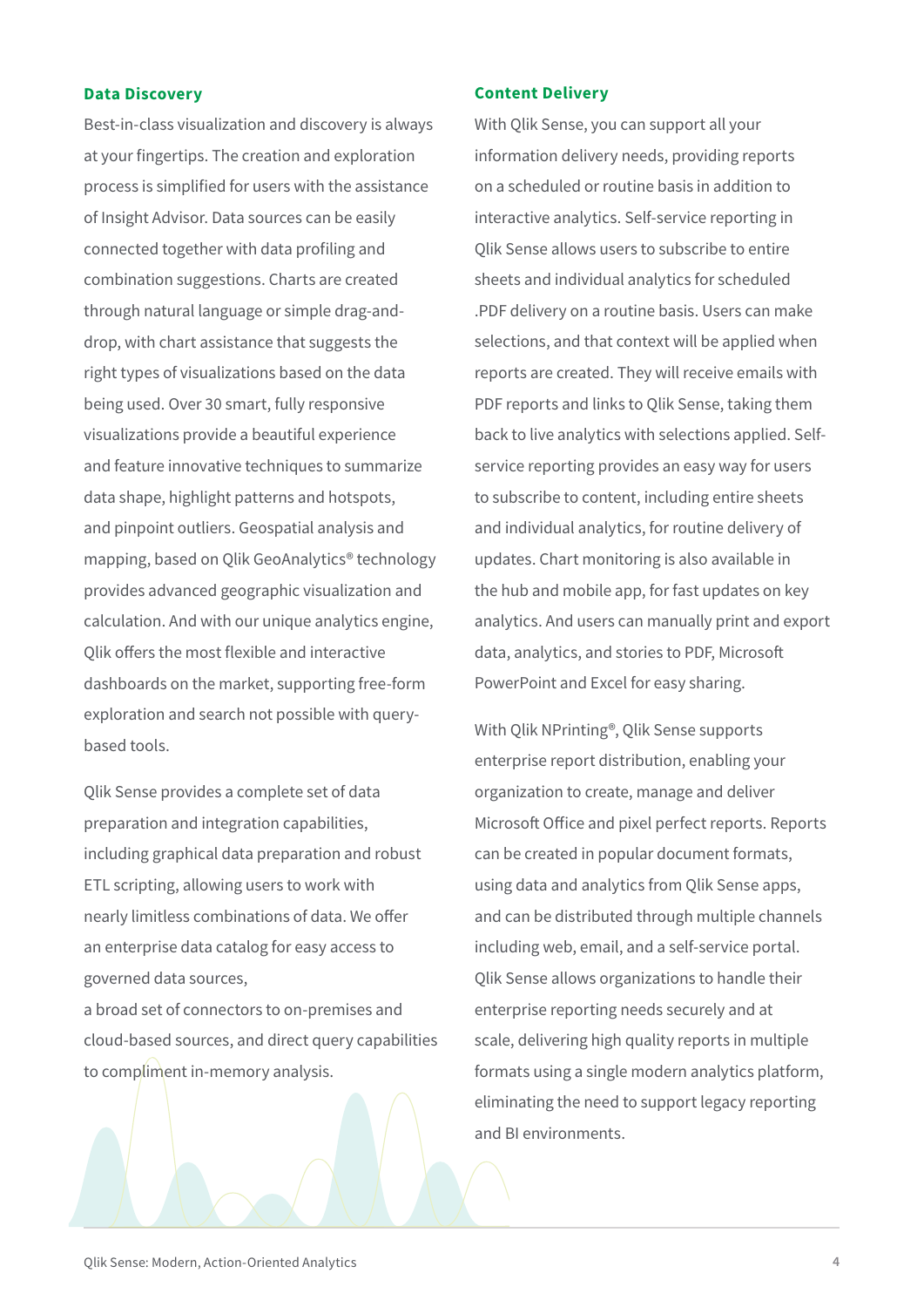#### **AUGMENTED ANALY TICS**

At Qlik, we believe that AI should work in combination with human intuition, not replace it. Our approach is different from "one-size-fits-all" tools or bolt-on AI we combine our unique associative technology with AI and cognitive capabilities built into our platform at a foundational level. The result is true Augmented Analytics that enhance the ability of people to interact with data, generate insights, and make the best possible decisions.

Drawing from this core technology, Insight Advisor is your intelligent, AI assistant in Qlik Sense – providing auto-generated analyses and insights delivered in multiple forms through a variety of user experiences. Insight Advisor helps all types of users reach their full potential with data, minimizing cognitive bias, amplifying discovery, and driving enhanced data literacy.



| $\hat{\mathscr{L}}$ |  |
|---------------------|--|
|                     |  |

### Data Literacy Through AI

AI helps your people understand and use data in more effective ways to find every possible edge. With combined AI and associative technology, Qlik Sense empowers users of all skill levels to do more with data.

#### **Insight Advisor**

Insight Advisor in Qlik Sense delivers a full range of augmented analytics capabilities, driven by combined associative and cognitive technology. It offers AIgenerated analyses and insights, automates the creation and data preparation process, supports natural language interaction, and delivers advanced analytics for users to explore.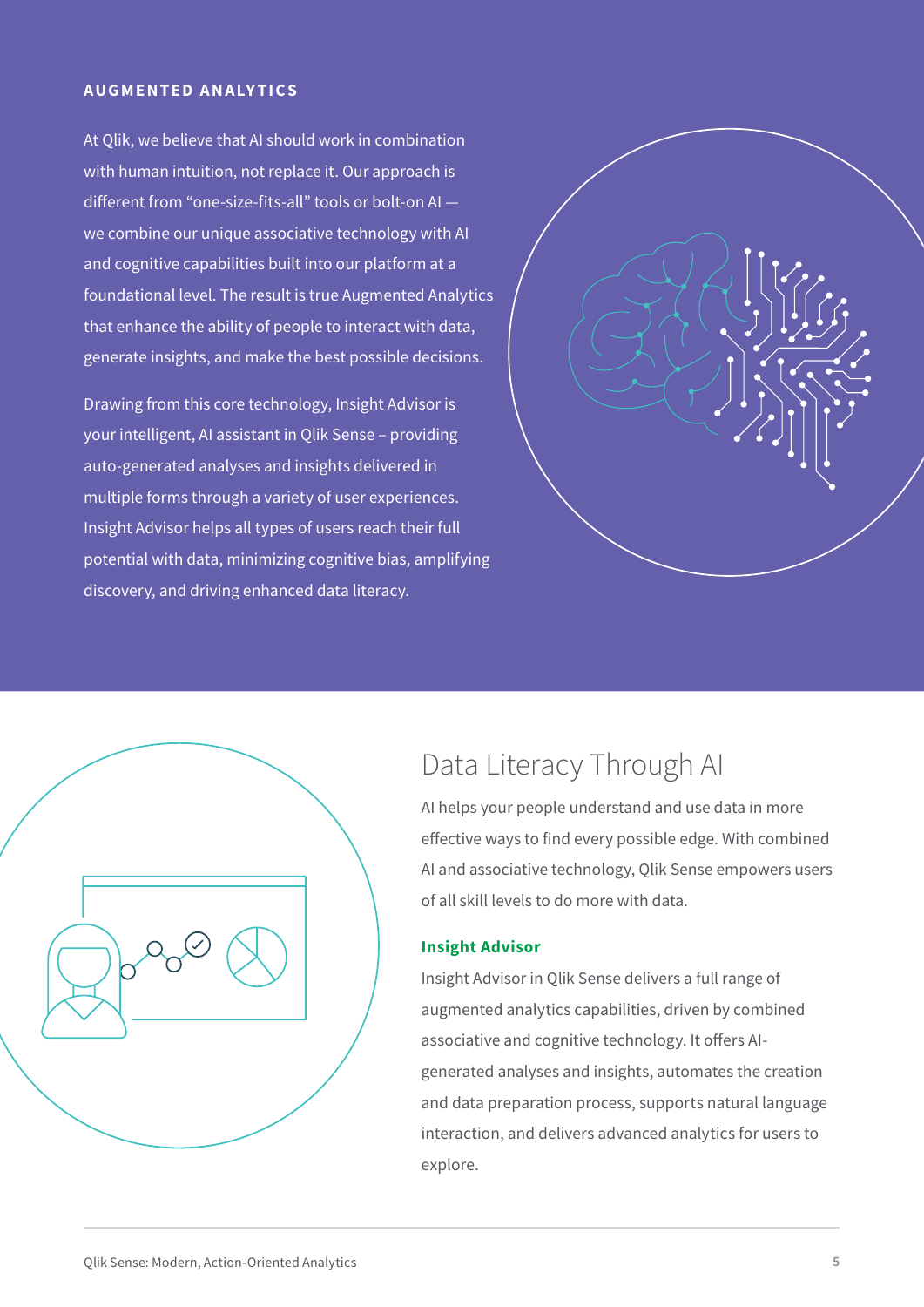Auto-generated analytics include visualizations, narrative interpretations, and even entire sheets and dashboards. Insight Advisor features a robust business logic layer for customization of insight generation and natural language processing, and machine learning to make insight suggestions more relevant and impactful over time. With unique context awareness, Insight Advisor offers insights that closely align with user perspective and intuition.

 $Q$ lik $Q$ 

lcome to Olik Sense. (

Associative Insights take AI to the next level, directly combining the power of our associative and cognitive technologies to suggest the most significant excluded values for users to explore. Our engine identifies data values unrelated to user selections (gray values), and Insight Advisor analyzes these values to assess potential impact and offer suggestions about the most significant areas to explore.

#### **Natural Language Analytics**

Insight Advisor supports natural language in Qlik Sense across multiple user experiences including search-based discovery and fully conversational analytics. Insight Advisor Search allows users to more easily generate new analyses and insights based on natural language search, extending the power of insight creation to more people. It provides auto-generated analyses and insights based on NLP (Natural Language Processing). Users can make edits and adjustments to visualizations and directly add them to dashboards for further exploration. And users get natural language interpretations (NLG) for further context and data literacy.

Conversational Analytics enables users to ask questions and get answers in a natural, conversational manner, without having to be data experts, enhancing their data literacy. And organizations can drive adoption, spreading the power of analytics and data driven decisions to far more people than ever before. Insight Advisor Chat provides a fully conversational, natural language interface across multiple apps. Natural Language Processing (NLP) understands user intent, and Natural Language Generation (NLG) delivers added insight and perspective for a deeper understanding of your question. Insights include auto-generated charts, narrative insights, key observations and more. Users can easily interact to get answers to their follow-up questions, and link directly to visual discovery, in context, for deeper analysis and insight.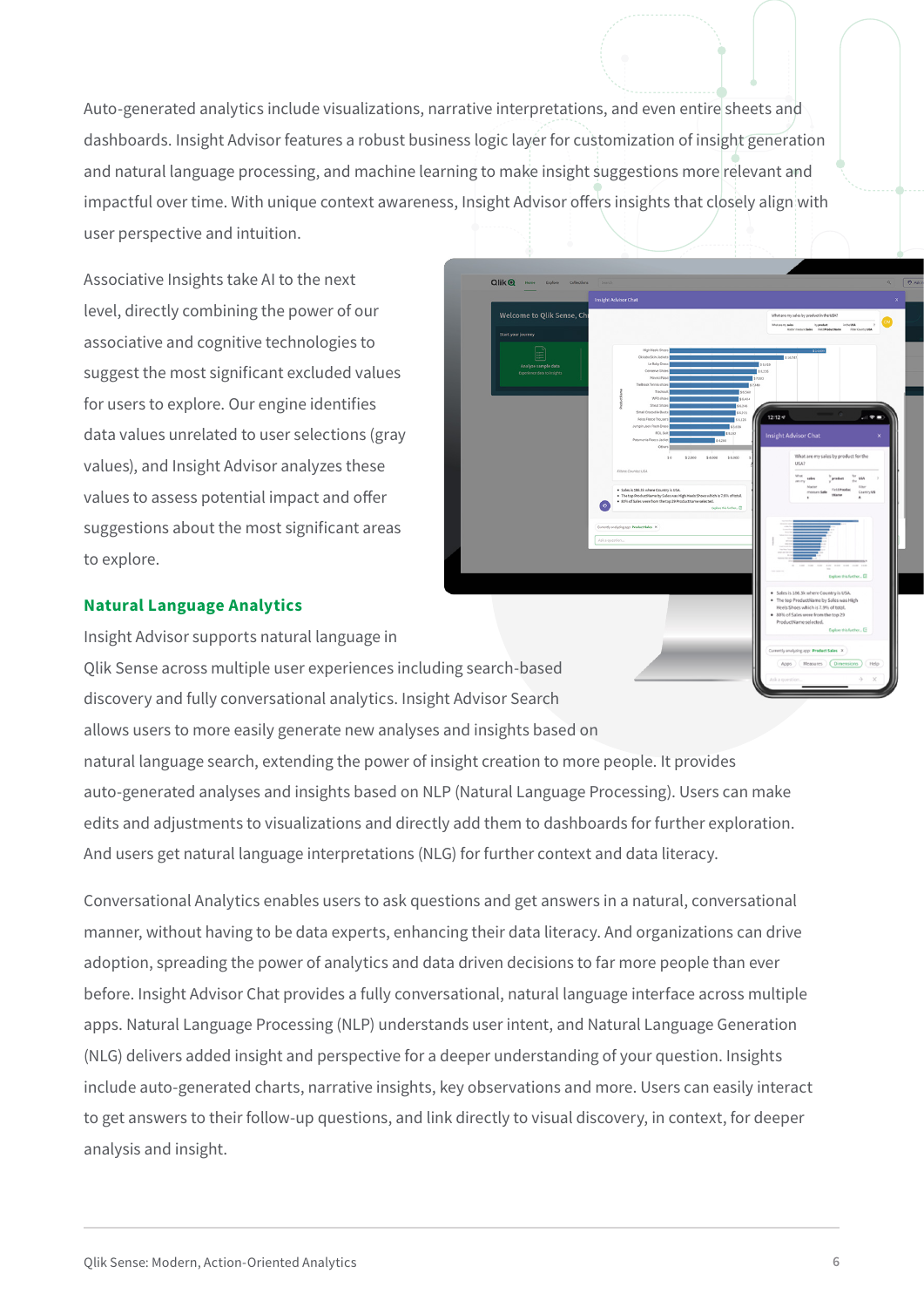## From Passive to Active Analytics

Qlik's vision is a state of continuous intelligence where technology and processes support the triggering of immediate action from real-time, up-to-date data – what we call Active Intelligence. For BI and analytics, this means taking people beyond the dashboard, with action-oriented capabilities that deliver the right insight at the time and place of decision. Active analytics capabilities include intelligent alerting, search and conversational analytics, collaboration, mobility, embedded analytics, application automation and more. And of course, it needs to be supported by an intelligent analytics data pipeline that can deliver a continuous flow of up-to-date data, from all your data sources.

#### **Inform the Decision**

When making decisions, it's critical to capture and share the context you need to accurately inform decisions, from your data, people, and other systems. Collaborative notes in Qlik Sense allow users to capture and harness the critical human context needed for the best business outcomes, both individually and in teams. People can add narrative to analytics, and drive discussions to interact with others around data. Collaborative notes in Qlik Sense are independent artifacts that can include multiple analytics and serve as an independent record for decisions.

In addition, interactive data storytelling facilitates live meetings and presentations. Users can create slides with analytics and insights, in a linear story, with graphical content and text commentary. With direct, in-context linking to analytics apps, users can dive directly into live analytics for immediate answers to follow-up questions as they arise in discussion.

And, organizations can build, integrate, and extend analytics to leverage functionality and deliver insight and context from third-party tools and technologies. Qlik Sense provides a complete set of open APIs allowing creation of custom analytics and extensions, either custom developed or leveraging third-party tools and technologies, using industry standard development skills.

#### **Beyond the Dashboard**

To deliver analytics at the time and place of decision, you must go beyond the dashboard to where and how people work. Qlik Sense delivers unmatched analytical power on mobile devices. It is inherently mobile, delivering a complete set of analytics capabilities within an optimized cloud user experience on any device. Unlike other products, users can explore, create, and collaborate on mobile devices, without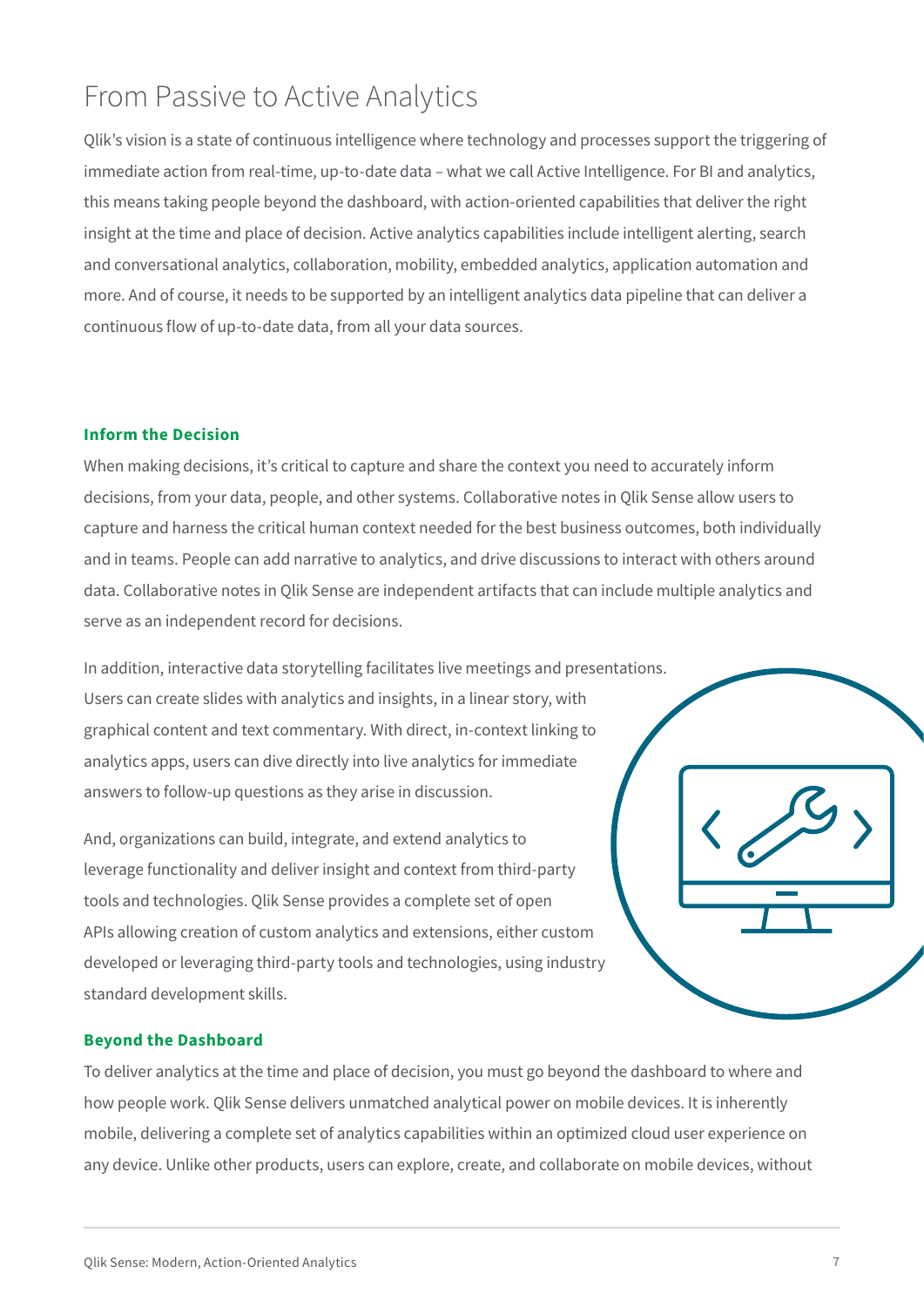boundaries or limitations. Our touch-based web client provides intuitive operation, and responsive design intelligently adapts visualizations, data, and functionality to create the best possible experience for the device. Users can seamlessly transition across devices, with sessions retained so they can pick up where they left off. They can access natural language features to generate new analytics and ask questions conversationally. And with no additional effort to mobilize analytics, organizations benefit from a build anywhere consume anywhere approach.



Qlik Sense Mobile is our fully native app for iOS and Android that provides an enhanced user experience, fully interactive online and offline analysis, and integrated



push alerting to drive action at the point of decision. It delivers Qlik Sense analytics in the best form for mobile consumption, such as a single object mode for navigation, an intuitive selections bar, and a mobile collection in the hub. With the Qlik Associative Engine running on-device, it supports fully interactive online and offline exploration allowing mobile workers to answer un-anticipated questions in any environment. And it features integrated alerting with push notification, so users can be notified of important changes in their data and respond in real-time.

In addition to mobile, embedded analytics allow organizations to extend the reach of analytics to more internal employees and the broader ecosystem of customers and partners, where and how they work. Qlik Sense provides a complete set of open APIs, allowing analytics to be rapidly embedded in workflows and operational apps, using industry standard development skills. A complete set of APIs offer access to the full set of capabilities in the Qlik Sense platform, for a complete and powerful embedding experience. And, the power of the Qlik Associative Engine is fully available in

embedded analytics, delivering a fully interactive set of in-app analytics that respond to selections at the speed of thought and work together to reflect a unified context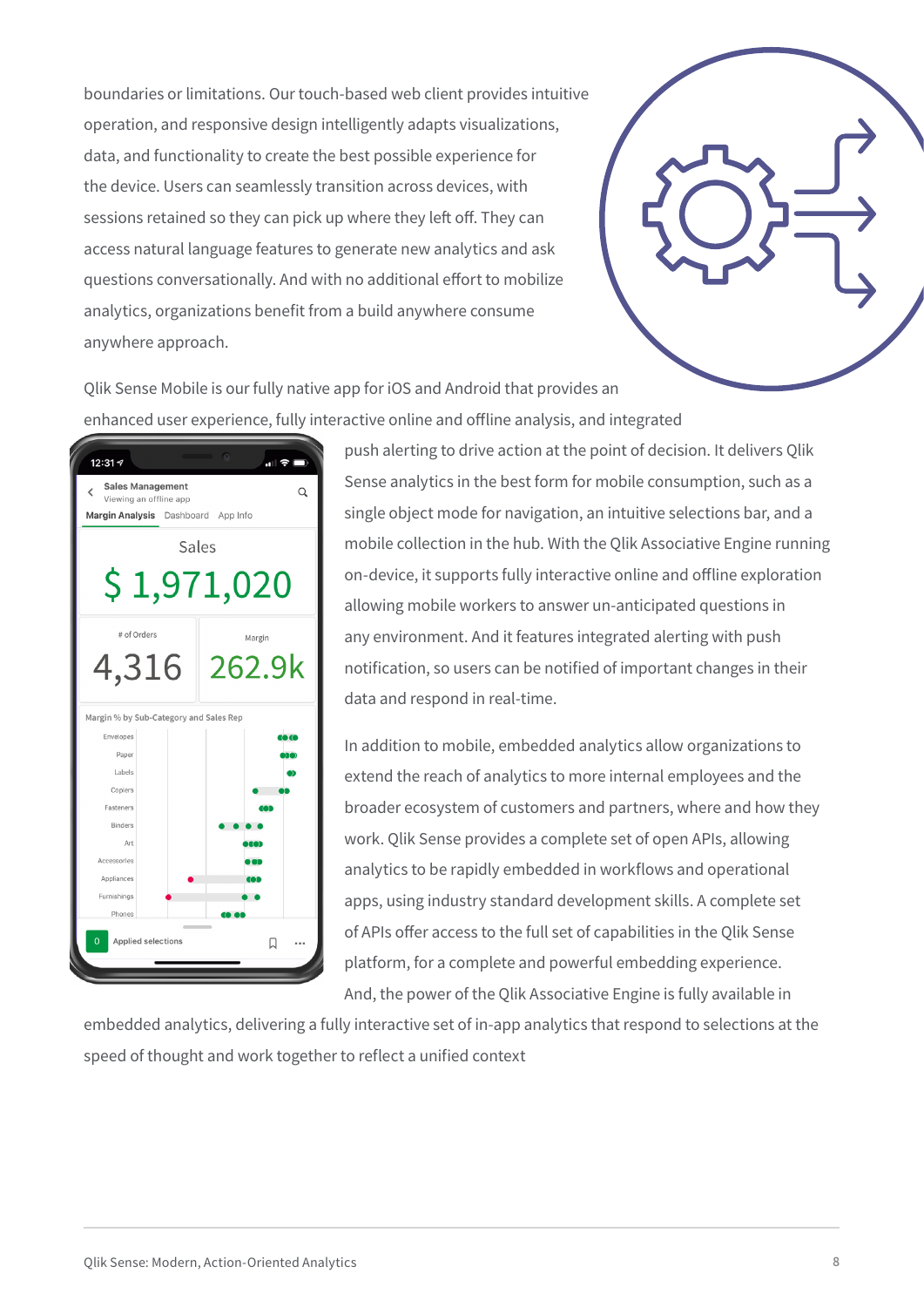#### **Trigger the Action**

Qlik Sense is built to drive action based on changing data, helping you capture the moment by triggering action when it is needed. This includes both human action and automated events, all driven by a real-time data pipeline.

To prompt human action, Qlik Sense delivers powerful, data-driven alerts with sophisticated alert criteria, notifying users of potential issues and allowing them to immediately take action. Intelligent data alerting notifies users of changes, trends, and outliers in data, through statistical evaluation of new data against thresholds, comparisons between measures, condition and/or logic, and the ability to trigger alerts based on individual dimension values. Qlik Sense supports both self-service and centralized alerting, and alerts can be delivered through customizable emails, our web interface, and mobile push notifications on the Qlik Sense mobile app. With alerting, more people can proactively monitor their business, spot trends and outliers, and take timely action based on changing data.

In addition, you can trigger automated events and workflows in Qlik Sense and downstream applications, based on changing data. Using application automation, Qlik Sense users can build workflows that trigger event-driven actions through a visual, no-code environment. Automations can be triggered without human intervention based on changing data. Connectors are available to connect to a broad array of cloud applications in addition to Qlik Sense analytics. With application automation, organizations can trigger action in Qlik Sense and downstream systems without the need for human involvement.

Both of these action-oriented capabilities are supported by Qlik's robust data integration platform, featuring hybrid data delivery for real-time data updates, driven by unique change data capture technology. Hybrid Data Delivery moves data in real-time from sources into Qlik Sense data repositories, all managed through a simple graphical interface that completely automates end-to-end replication. This means your Qlik Sense applications are always up-to-date, and you can realize the value of analytics on data in motion as well as data at rest.

## High Performance SaaS and Hybrid Multi-Cloud

Qlik Sense is available on Qlik Cloud, a cloud platform for the enterprise and beyond, supporting organizations of all sizes with unmatched performance and flexibility. It features full enterprise SaaS deployment, built on a modern, containerized architecture, with hybrid multi-cloud options available for your data and analytics. At Qlik, we do not limit customers to any particular cloud, and instead support combinations of public, private cloud, and on-premises sites as needed.